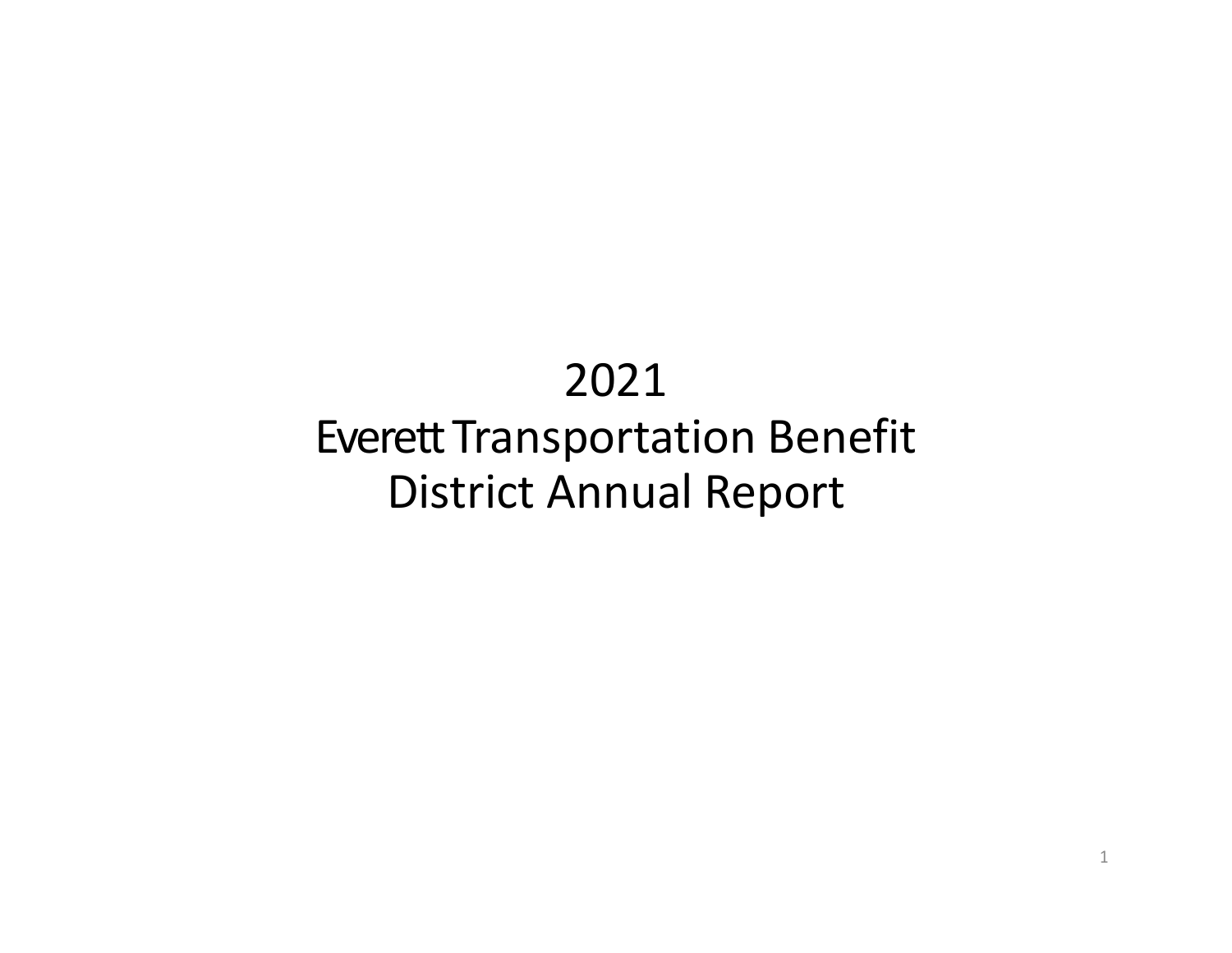The Transportation Benefit District (TBD) is pleased to present its 2021 Annual Report. This report is designed to provide information to the citizens of Everett about how their TBD dollars were spent.

## Background

Why was the TBD established? - The TBD was formed by the Everett City Council in 2014 to help fund the Annual Overlay Program.

## What is a TBD?

The TBD is a quasi-municipal corporation where the members of the Everett Council currently serve as Board members of the district. The TBD was a separate and independent taxing district authorized by state law and has since been assumed as a regular city function.

## What is the Funding Source?

In 2014, Everett City Council members acting as the Everett Transportation Benefit District Board approved a \$20 vehicle license fee which began being collected in March of 2015.

Additional Information is available on the City's Website at: [http://www.everettwa.gov](http://www.everettwa.gov/) Questions or Comments: Please contact the Everett TBD at (425) 257-7767.

| 2021 Financial Summary of the ETBD activity:    |             |
|-------------------------------------------------|-------------|
| 2021 ETBD Beginning Balance:                    | \$1,906,628 |
| <b>ETBD Vehicle Fees and Investment Income:</b> | \$1,617,913 |
| <b>ETBD Total Revenues:</b>                     | \$3,524,541 |
| ETBD Expenditures (Overlay & Audit Expense):    | \$1,550,000 |
| 2021 ETBD Ending Balance:                       | \$1,974,541 |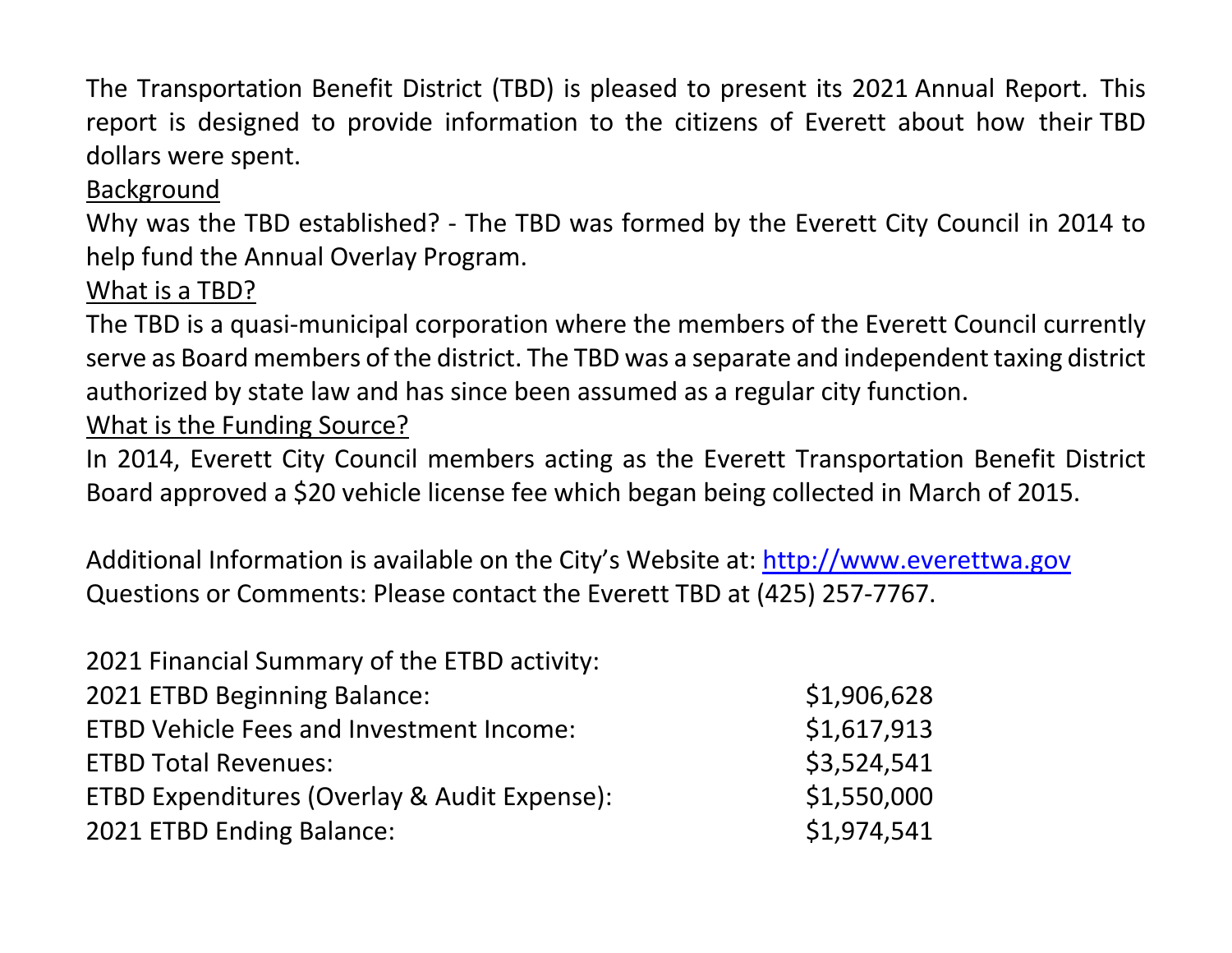| <b>Street</b>               | <b>Limits</b>                                    |
|-----------------------------|--------------------------------------------------|
| <b>EVERGREEN WAY</b>        | E CASINO RD TO HOLLY DR                          |
| <b>BROADWAY</b>             | 15TH ST TO 18TH ST                               |
| W/E CASINO RD               | <b>5TH AVE W TO EVERGREEN WAY</b>                |
| <b>PECKS DR</b>             | <b>EVERGREEN WAY TO BEVERLY LN</b>               |
| <b>WETMORE AVE</b>          | ALVERSON BLVD TO 10TH 5 STREET SEG (except 7-10) |
| <b>COLBY AVE</b>            | <b>ALVERSON BLVD TO 10TH ST</b>                  |
| 5th ST                      | <b>WETMORE AVE TO COLBY AVE</b>                  |
| 5th ST                      | <b>WETMORE TO GOLF COURSE</b>                    |
| 6th ST                      | <b>WETMORE AVE TO COLBY AVE</b>                  |
| 7th ST                      | <b>WETMORE AVE TO COLBY AVE</b>                  |
| 8th ST                      | <b>WETMORE AVE TO COLBY AVE</b>                  |
| 9TH ST                      | <b>WETMORE AVE TO COLBY AVE</b>                  |
| <b>ALVERSON BLVD</b>        | <b>MAULSBY LN TO ROCKEFELLER AVE</b>             |
| <b>GRAND AVE</b>            | <b>ALVERSON TO 10TH</b>                          |
| <b>ROCKEFELLER</b>          | <b>5TH ST TO ALVERSON BLVD</b>                   |
| <b>WETMORE AVE</b>          | <b>ALVERSON BLVD TO 11TH 6 INTERSECTIONS</b>     |
| <b>LOWELL</b>               | <b>BROADWAY TO S 2ND AVE</b>                     |
| 33RD AVE W                  | 54TH ST SW TO 52ND PL SW                         |
| <b>52ND ST SE</b>           | <b>OCEAN AVE TO 33RD AVE W</b>                   |
| 3702 COLBY AVE ALLEY        | <b>ALLEY</b>                                     |
| <b>3701 COLBY AVE ALLEY</b> | <b>ALLEY</b>                                     |
| <b>3601 COLBY AVE ALLEY</b> | <b>ALLEY</b>                                     |
| <b>2901 COLBY AVE ALLEY</b> | <b>ALLEY</b>                                     |
| <b>2801 COLBY AVE ALLEY</b> | <b>ALLEY</b>                                     |
| <b>COLBY</b>                | <b>37TH TO 40TH</b>                              |